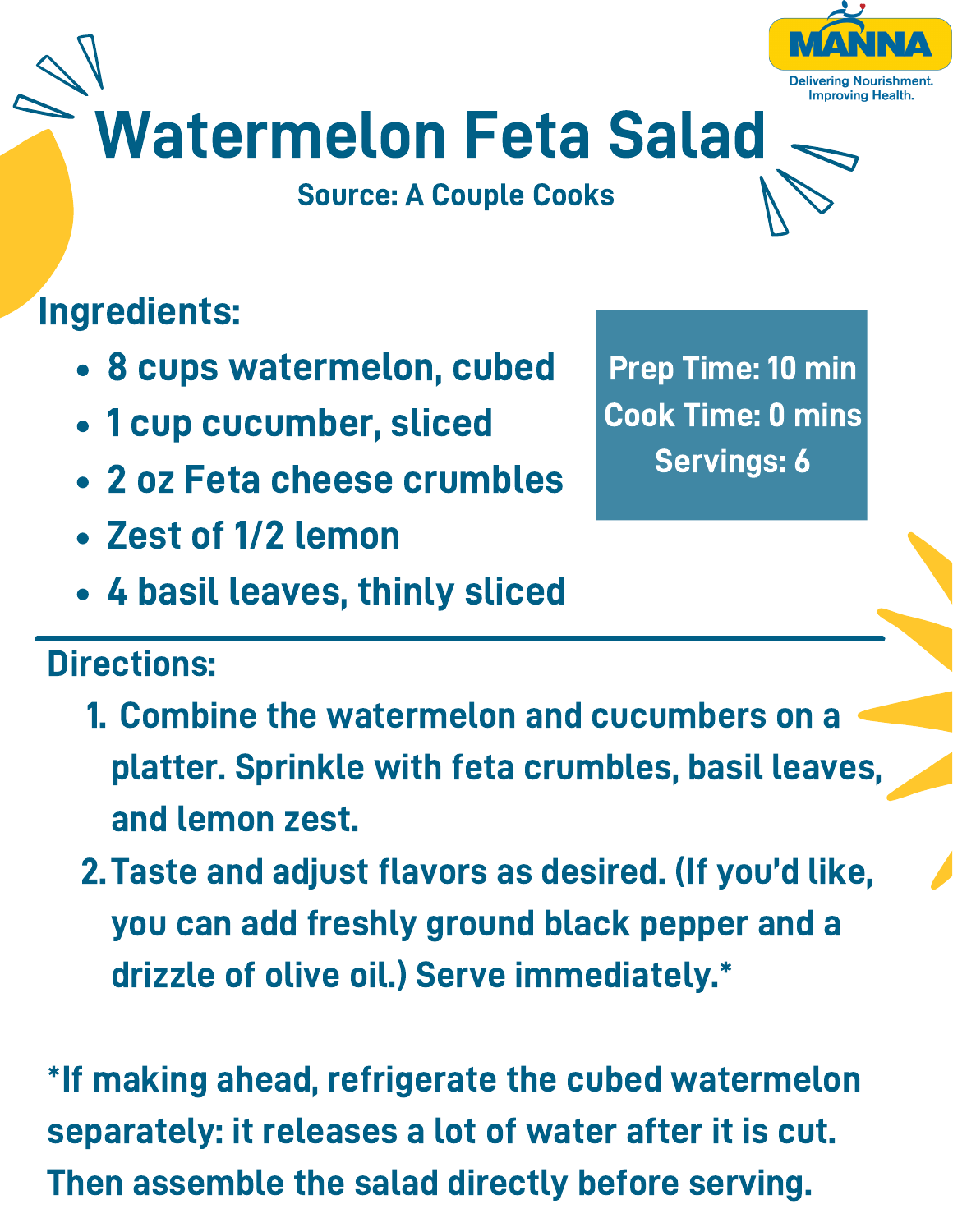

#### Source: Jessica in the Kitchen

### Ingredients:

- 6 Cups Watermelon Chunks, seeds removed
- 3 Tablespoons Lime Juice
- 20-30 mint leaves finely diced
- 8 Popsicle Sticks

Prep Time: 10 min. Freeze Time: 8 hrs Servings: 8

#### Directions:

- 1. To the blender/food processor, add watermelon and lime juice and blend until smooth. Fold in the diced mint leaves.
- 2. Pour the mixture into 8 popsicles molds equally.
- Place the molds in the freezer and freeze until slightly firm, 3. about 1 - 2 hours. Insert the popsicle sticks into the center of each mold. The mixture should be slightly solid enough to hold the popsicle sticks in place without them sliding over.
- 4. Return to the freezer and freeze until firm, about 4 to 6 hours.
- 5. Remove popsicles when ready and let sit on the counter for about 5 minutes to remove from the molds. Enjoy!